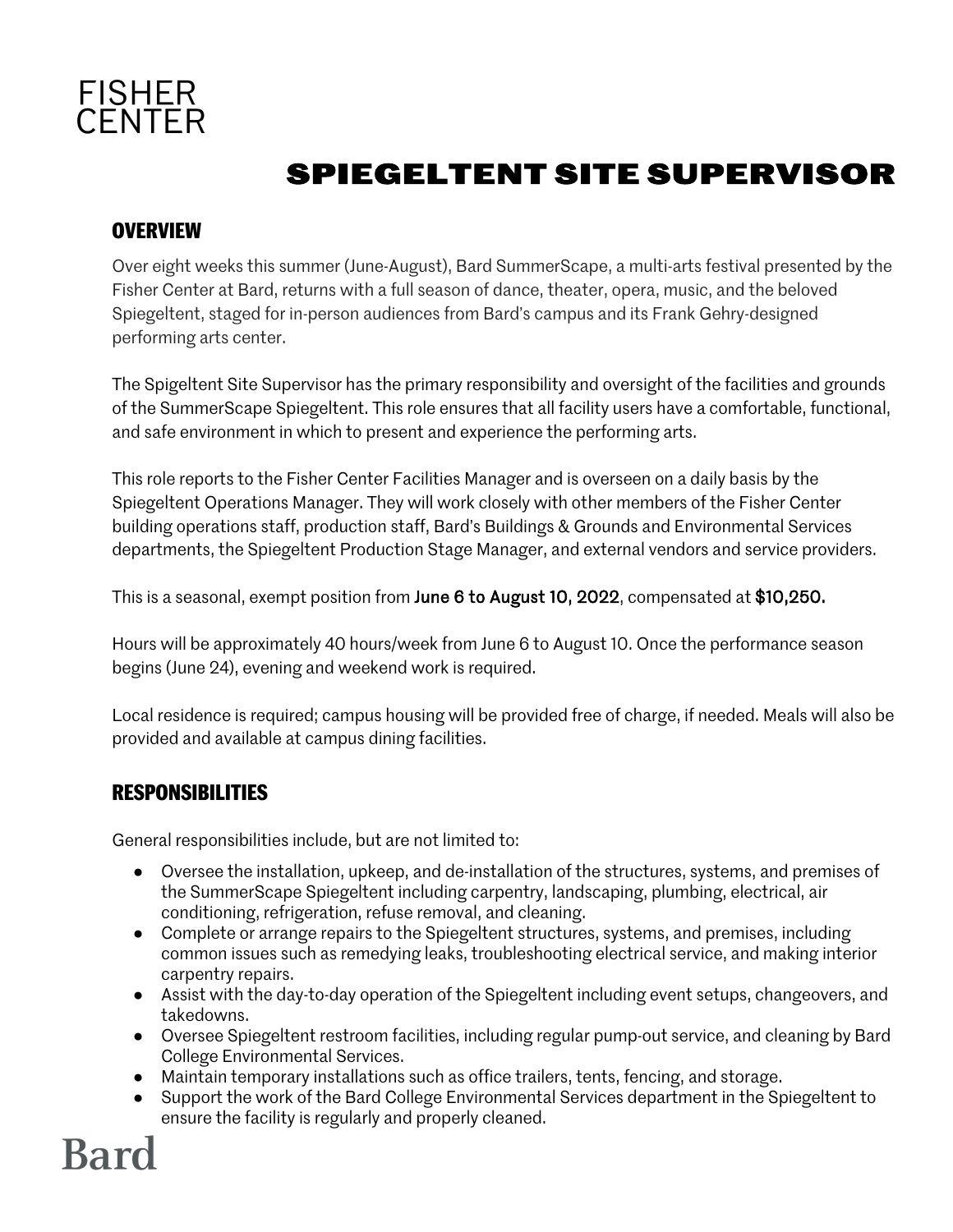## **FISHER** CENTER

- Monitor building systems during Spiegeltent and Fisher Center events.
- Monitor and report safety and code compliance issues to the Facility Manager.
- Coordinate Bard College Buildings & Grounds work orders for special event setup needs (such as additional tables and chairs) or repairs with the Facility Manager.
- Respond to building emergency issues in the Fisher Center and the Spiegeltent.
- Attend weekly production meetings and staff meetings.
- Complete other facility and building operation duties as assigned.

#### Sample schedule (subject to change):

Spiegeltent setup and takedown weeks: Monday to Friday, 8am-4pm

Festival weeks – average 40 hours per week to include: Wednesdays as needed for upkeep and notes, Thursdays-Sundays for venue prep prior to artist arrival/sound check, venue prep prior to opening for the public, and there forward through venue closing each evening; plus site upkeep and/or additional events at other times as needed. The schedule is subject to change.

#### Company-Wide Responsibilities:

- The Fisher Center is currently undergoing an organization-wide process of change toward becoming an anti-racist, multicultural institution. All on staff are expected to:
	- o Commit to anti-racism and inclusivity at the Fisher Center. This includes participating in any trainings when scheduled, supporting departmental, company-wide, and crossdepartmental collaboration in issues of diversity, equity, and inclusion, and furthering your own independent journey with anti-racism.
	- o Contribute in meaningful ways to the organizational culture.

## **QUALIFICATIONS**

- At least 3 years of professional and supervisory experience in facilities management or technical work; experience in the arts preferable but not required.
- Possess a supervisory level knowledge of building trades, including plumbing, electrical, carpentry, and HVAC.
- Provide customer-friendly contact with the general public and visiting artists.
- Exhibit a collaborative outlook and work well with the Fisher Center team.
- Be available on nights and weekends throughout the summer.
- A welcoming demeanor and positive attitude are a must. Hospitality team members are often the first person that visiting artists, personnel, and the public will meet while at the festival.
- No two days will be the same; the ideal candidate will be flexible, have an all-hands-on-deck attitude, and possess a willingness to jump in to handle high-priority tasks.
- Excellent organization skills, communication skills, and superior attention to detail.
- Must be able to work closely with other team members, and be comfortable working in a fastpaced environment and solving problems quickly.
- Valid driver's license; van driving experience is a plus.
- Must be available for evenings and weekends, as needed.
- Proficiency with Google Suite (Sheets, Docs, shared Drives) and Microsoft Office (specifically, Word and Excel).

# **Bard**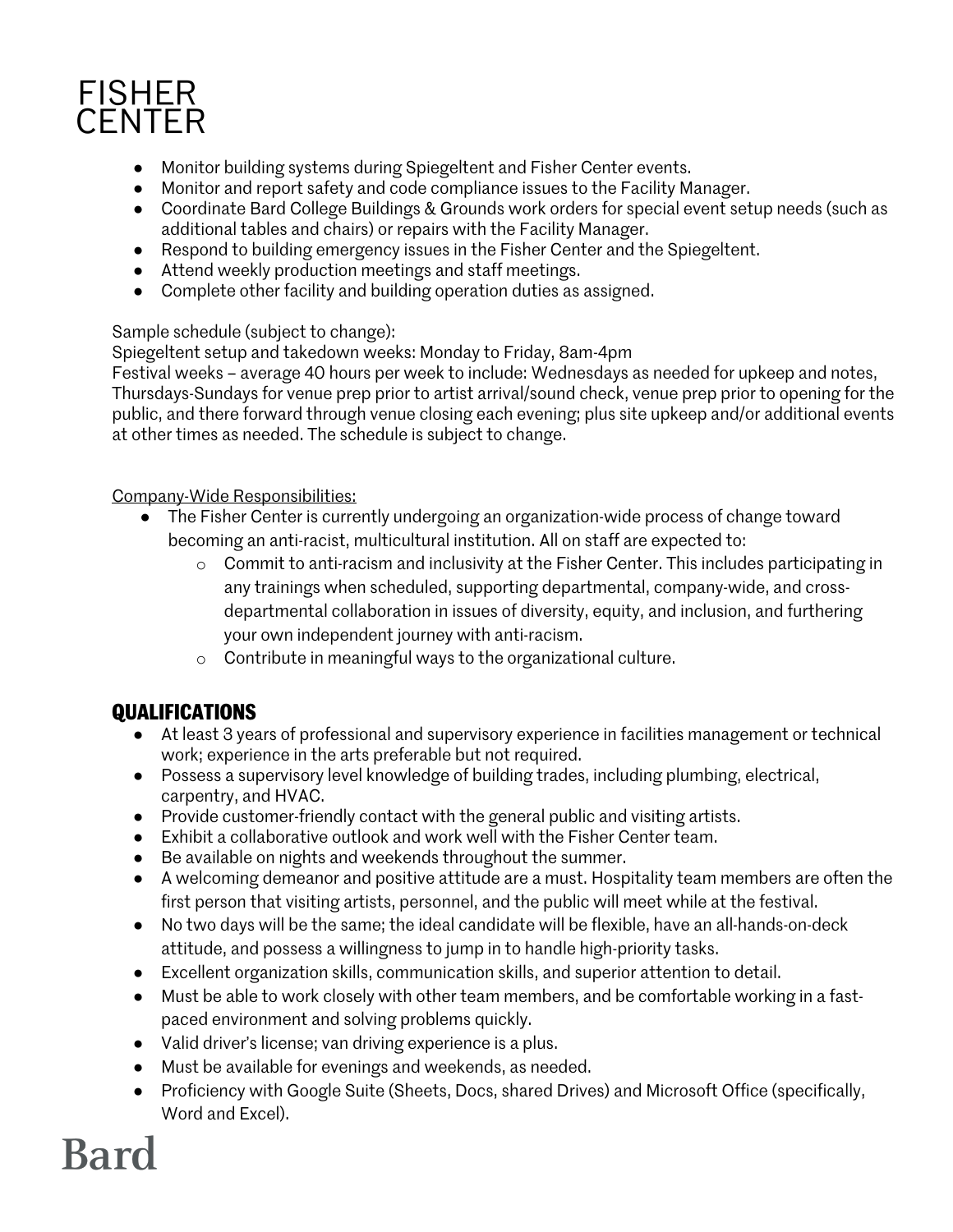

### **LOCATION**

Bard's beautiful 1,000-acre campus is situated on the east bank of the Hudson River, in Annandale-on Hudson, New York. Community life is defined by numerous cultural and recreational opportunities in the surrounding historic Hudson River Valley and by proximity to New York City. Nearby towns and villages include Rhinebeck, Tivoli, and Red Hook, New York.

## **TO APPLY**

Complete the application form here: https://forms.gle/Yvr99xBy5zt3fkFR9

#### Please submit application by 12:00PM Friday, May 13 for best consideration.

For any questions or issues with the application form, please contact fcjobs@bard.edu

*Bard College is an equal opportunity employer and we welcome applications from those who contribute to our diversity. All qualified applicants will receive consideration for employment without regard to race, color, religion, sex, mental, or physical disability, age, sexual orientation, gender identity, national origin, familial status, veteran status, or genetic information. Bard is committed to providing access, equal opportunity, and reasonable accommodation for all individuals in employment practices, services, programs, and activities.*

#### **ABOUT THE SUMMERSCAPE FESTIVAL**

SummerScape is a world-renowned multi-arts festival presented by the Fisher Center at Bard. Over eight weeks this summer (June-August), Bard SummerScape returns with a full season of dance, theater, opera, music, and the beloved Spiegeltent, culminating in the 32nd annual Bard Music Festival, *Sergei Rachmaninoff and His World*. Productions will be staged in Bard's Frank Gehry-designed Fisher Center for the Performing Arts, adhering to rigorous health and safety protocols while celebrating the joys of live performance.

#### **ABOUT THE FISHER CENTER**

The Fisher Center develops, produces, and presents performing arts across disciplines through new productions and context-rich programs that challenge and inspire. As a premier professional performing arts center and a hub for research and education, the Fisher Center supports artists, students, and audiences in the development and examination of artistic ideas, offering perspectives from the past and present, as well as visions of the future.

Presenting more than 200 world-class events and welcoming 50,000 visitors each year, the Fisher Center supports artists at all stages of their careers and employs more than 300 professional artists annually. The Fisher Center is a powerful catalyst of art-making regionally, nationally, and worldwide. Every year it produces 8 to 10 major new works in various disciplines. Over the past five years, its

# **Bard**